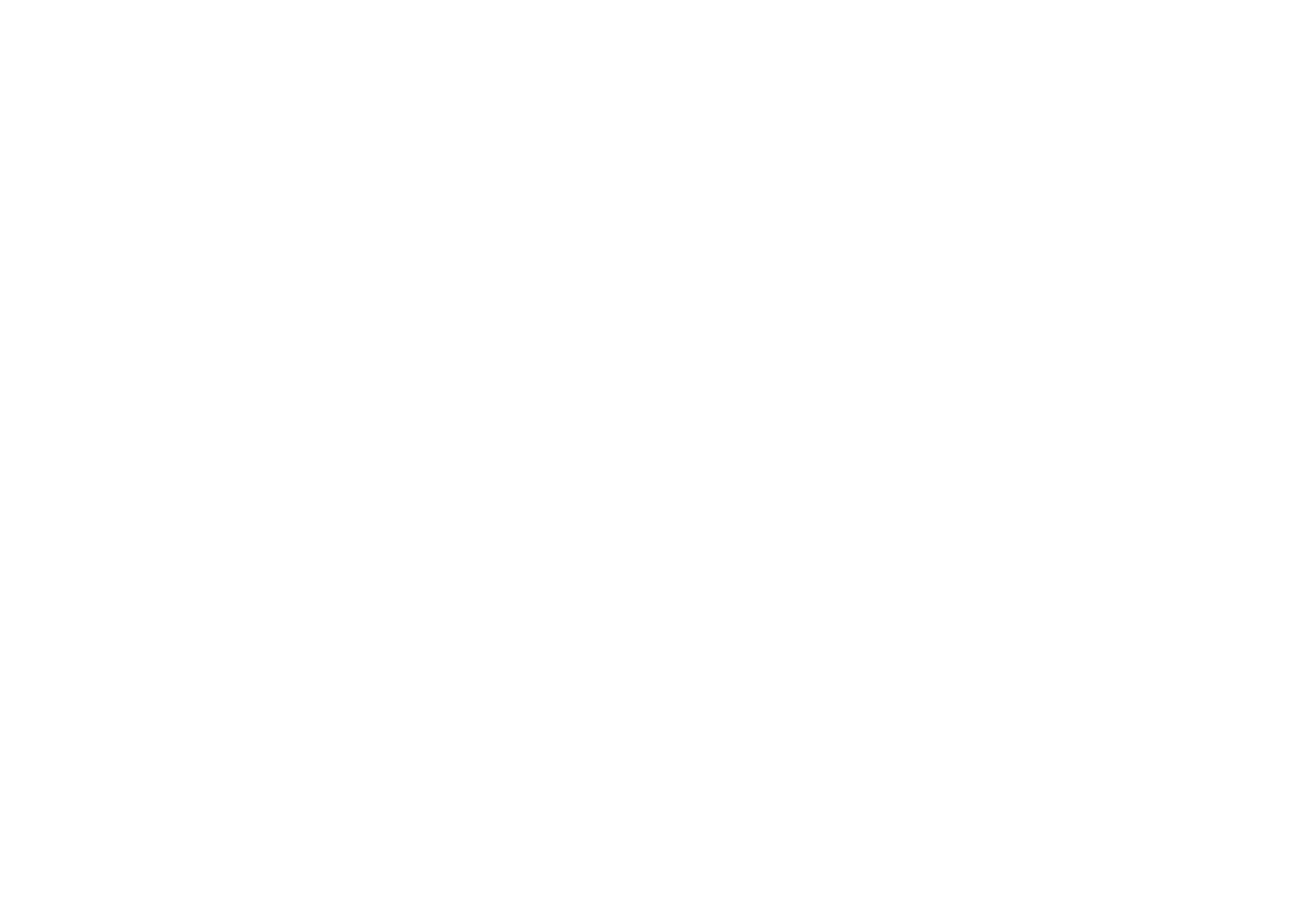

# Index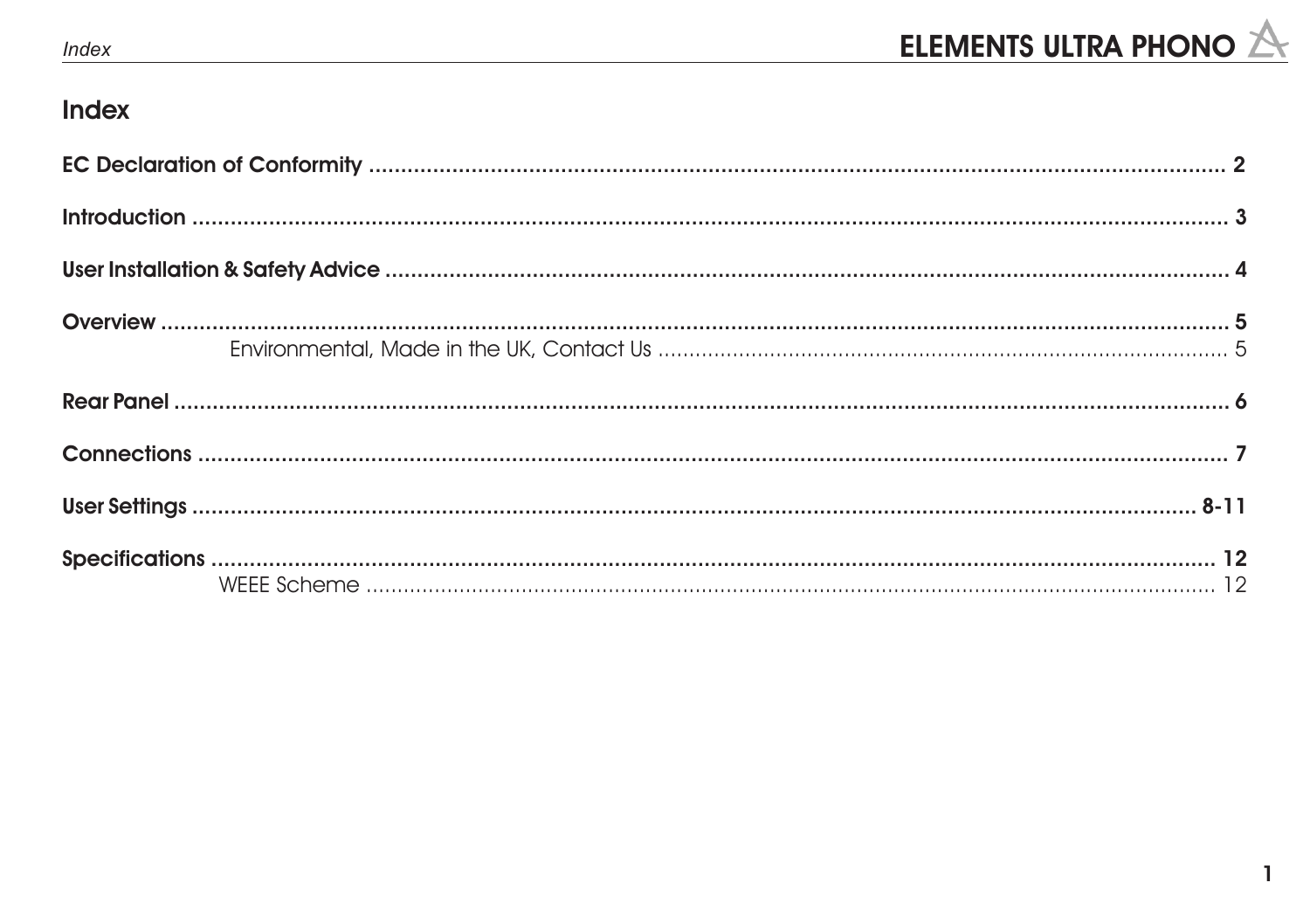#### EC Declaration of Conformity

In accordance with EN ISO 17070-1:2004

*We* Leema Electro Acoustics Limited

*of* **Henfaes Lane** Welshpool Powys UK

*in accordance with the following Directive(s):* 2006/95/ECThe Low Voltage Directive 2004/108/EC The Electromagnetic Compatibility Directive

*hereby declare that:* Equipment Hi-Fi Phonostage Model Name **Elements Ultra Phono**

*is in conformity with the applicable requirements of the following standards*

BS EN60065; 2002 Electrical Safety Requirements EN60065; 2002 / IEC60065; 2001 BS EN 55020; 2002 EMC Immunity ENS5020; 2002 / CISPR 20; 2002<br>
BS EN 55013: 2001 EMC Emissions ENS5013: 2001 / CISPR 12: 2001 BS EN 55013; 2001 EMC Emissions ENGEL EXECUTE EN ENS5013; 2001 / CISPR 12; 2001<br>
BS EN 61000-3-2: 2001 EMC Limits for Harmonic Emissions ENGEL ENG1000-3-2: 2000 / IEC61000-3 BS EN 61000-3-2; 2001 EMC Limits for Harmonic Emissions EN61000-3-2; 2000 / IEC61000-3-2; 2000

Standard. No. Name International Equivalents

EN 61000-3-3; 1995 / IEC61000-3-3; 1994

I hereby declare that the equipment named above has been designed to comply with the relevant sections of the above referenced specifications. The unit complies with all applicable Essential Requirements of the Directives and Standards.

Signed by: .................................................................................................................................................

Name: Mallory Nicholls<br>Position: Technical Directo Position: Technical Director<br>
Done at: Leema Electro Aco Leema Electro Acoustics Ltd. On: 11/8/2013

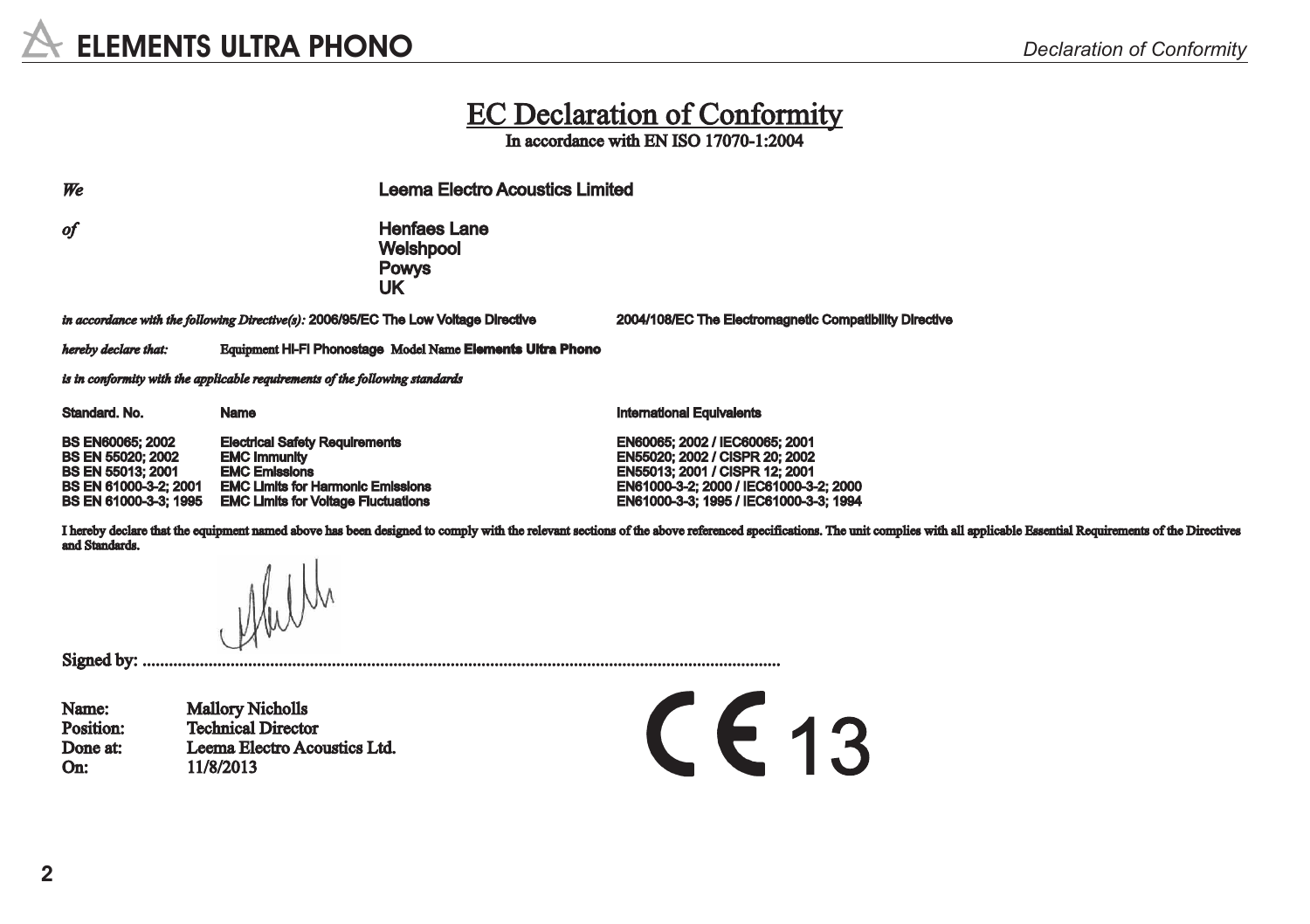#### **Introduction**

Congratulations on your purchase of a Leema Elements Ultra Phonostage.

The Leema range of products has been painstakingly engineered in the United Kingdom to offer genuine state-of-the-art performance.

Partnered with suitable equipment, Leema products will provide audio performance far beyond that of competitors and will equal or better the performance of products costing many times their purchase price.

The Elements Ultra Phonostage draws on Leema's previous multi-award winning phonostage designs and continues Leema's dedication to vinyl replay.

Purchasers should read and follow this instruction manual, paying particular attention to the user installation and safety advice section.

This manual has been written to enable you to achieve the very best performance and maximum listening pleasure from your investment.

We wish you many years of pleasurable listening... Move Your World!

With best regards

The Leema Team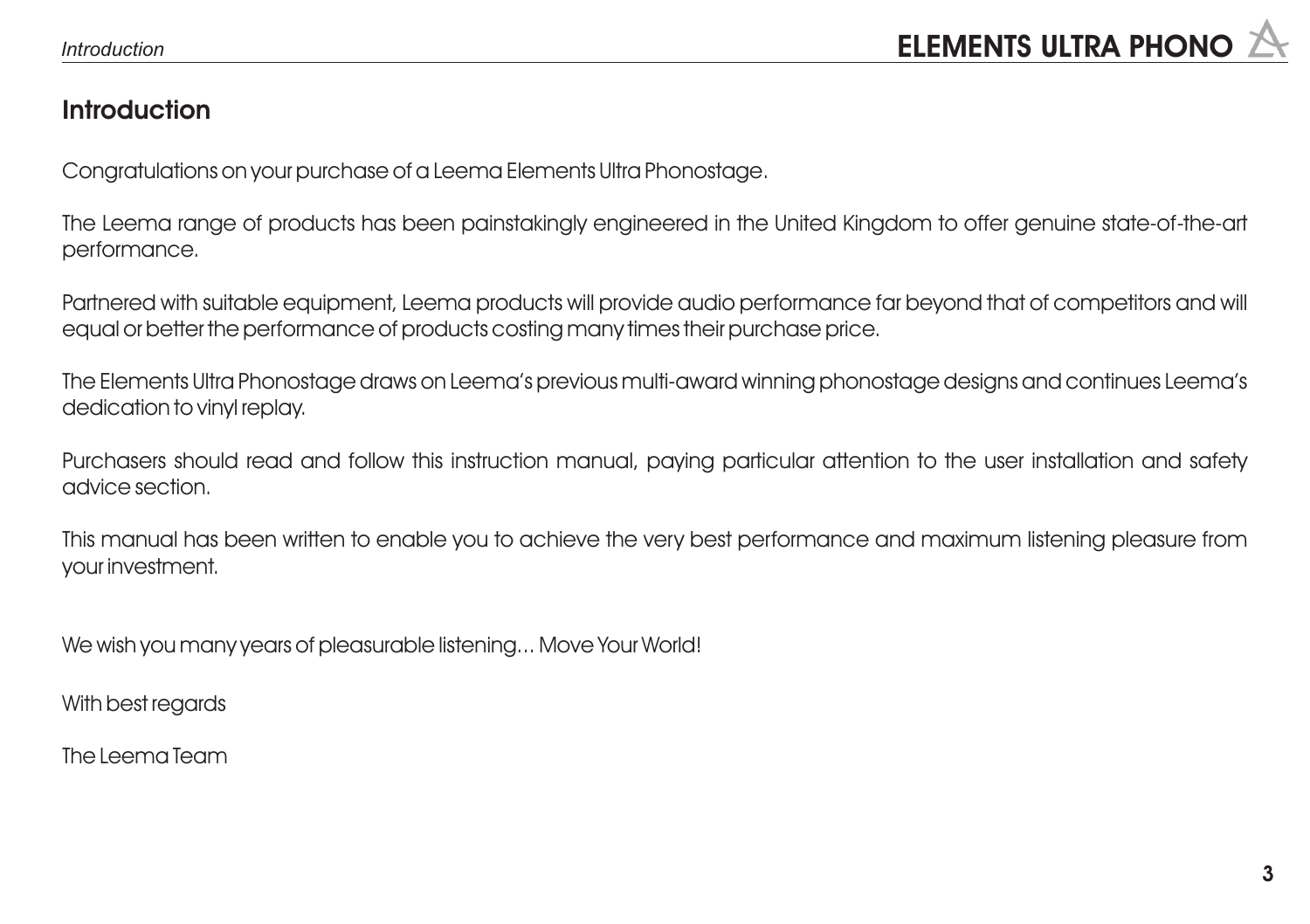# **VERY IMPORTANT**

Ensure that all settings are configured before connecting to the rest of your audio system. Changing a setting during use may result in transients or excessive volume level that may damage your loudspeakers or other system components.

# **User installation and safety advice**

The power supply fitted to Elements Ultra Phono may be used with any mains voltage in any World region without adjustment.

Ensure the mains supply is switched off at the wall socket, or unplugged before installing or moving the unit.

Do not use near water, for example do not place a potted plant on top of the unit or allow drinks to be placed near the unit. If liquid is spilt in to the cabinet, remove the mains lead from the wall immediately. The unit should then be returned to your dealer for safety testing before re-use. Failure to do so may result in electric shock or even fire! Do not use the unit in damp conditions, e.g. outside of the house.

Keep away from direct sunlight and other heat sources and ensure adequate ventilation around the unit to maintain proper cooling. Units **MUST NOT** be stacked directly on top of each other.

Never attempt to open the cabinet. There are no user adjustable parts inside and doing so will invalidate the amplifier's warranty.

In the event of an electrical storm, remove the mains power lead from the wall outlet.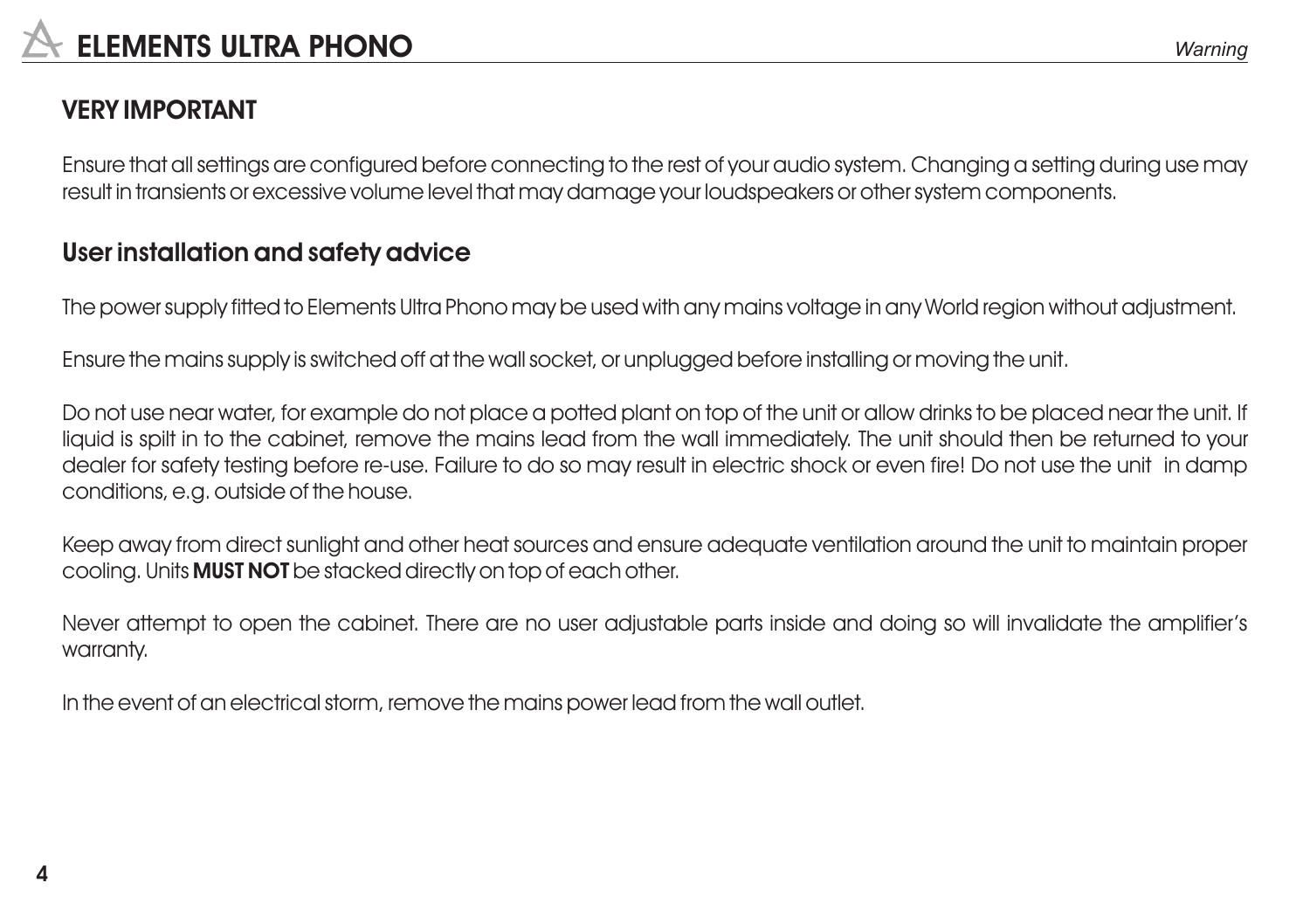#### **Elements Ultra Phono overview**

The Leema Elements Ultra Phono is a highly flexible and user-configurable device. It provides perfect matching for today's high-performance phono cartridges and offers excellent sensitivity from 4mV down to 75uV for full output. The moving magnet section offers 47k as well as 100k loading. Resistance and capacitance loads (which may be applied to MC or MM) are adjustable in sixteen steps, while gain is adjustable in twelve ranges.

#### **Environmental Issues**

Leema operates a 100% recycling program. All waste materials generated as part of the manufacturing process are recycled via a licensed specialist company. Although safe to do so, we do not recommend leaving our products permanently powered on. All Leema units have been designed to attain full operational specifications and sound quality within a few minutes of switch-on.

# **Made in the UK**

Leema electronics are designed and manufactured in the UK.

# **Contact Us**

Leema may be contacted via our website: www.leema-acoustics.com or by telephone: +44 (0)1938-559021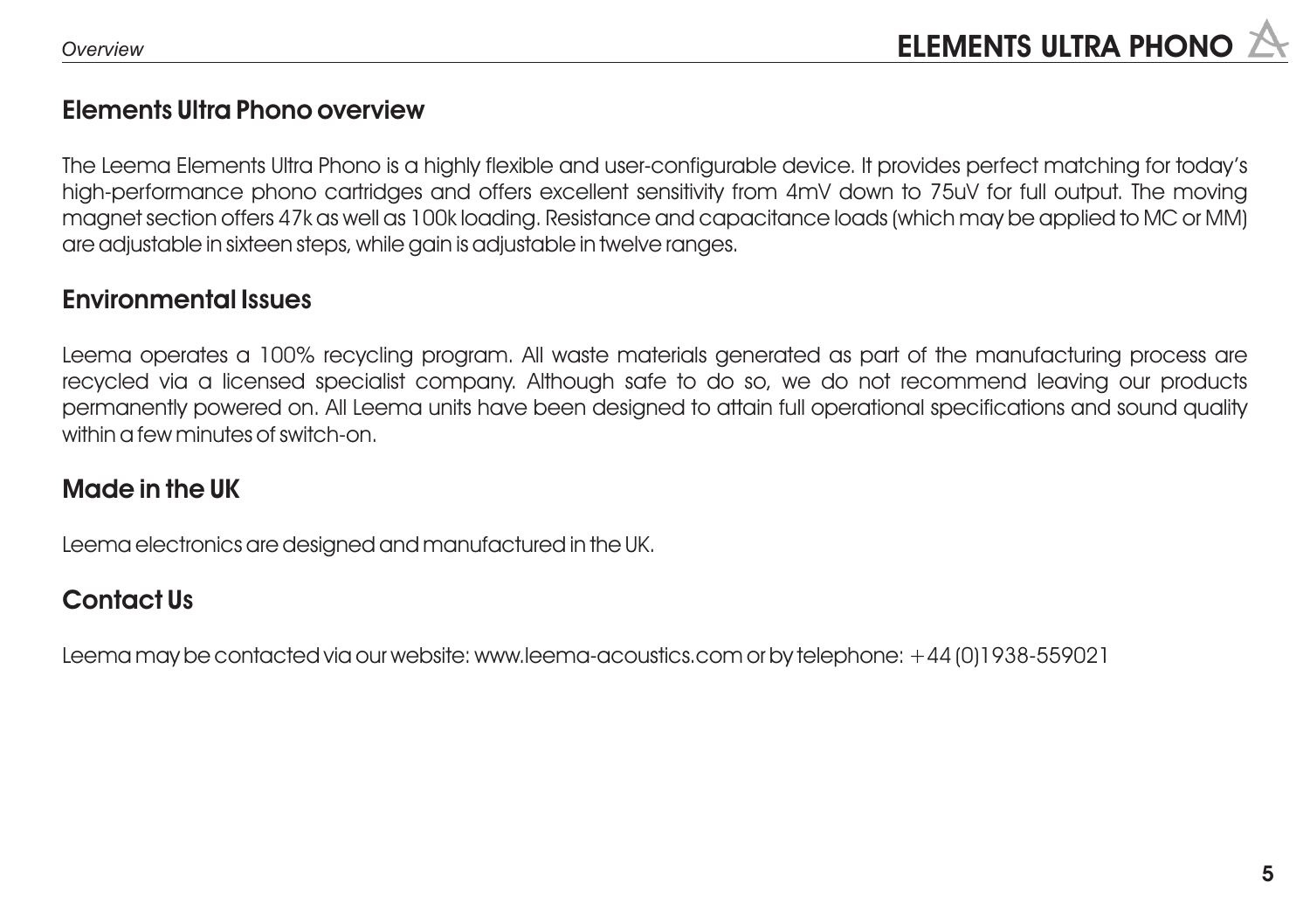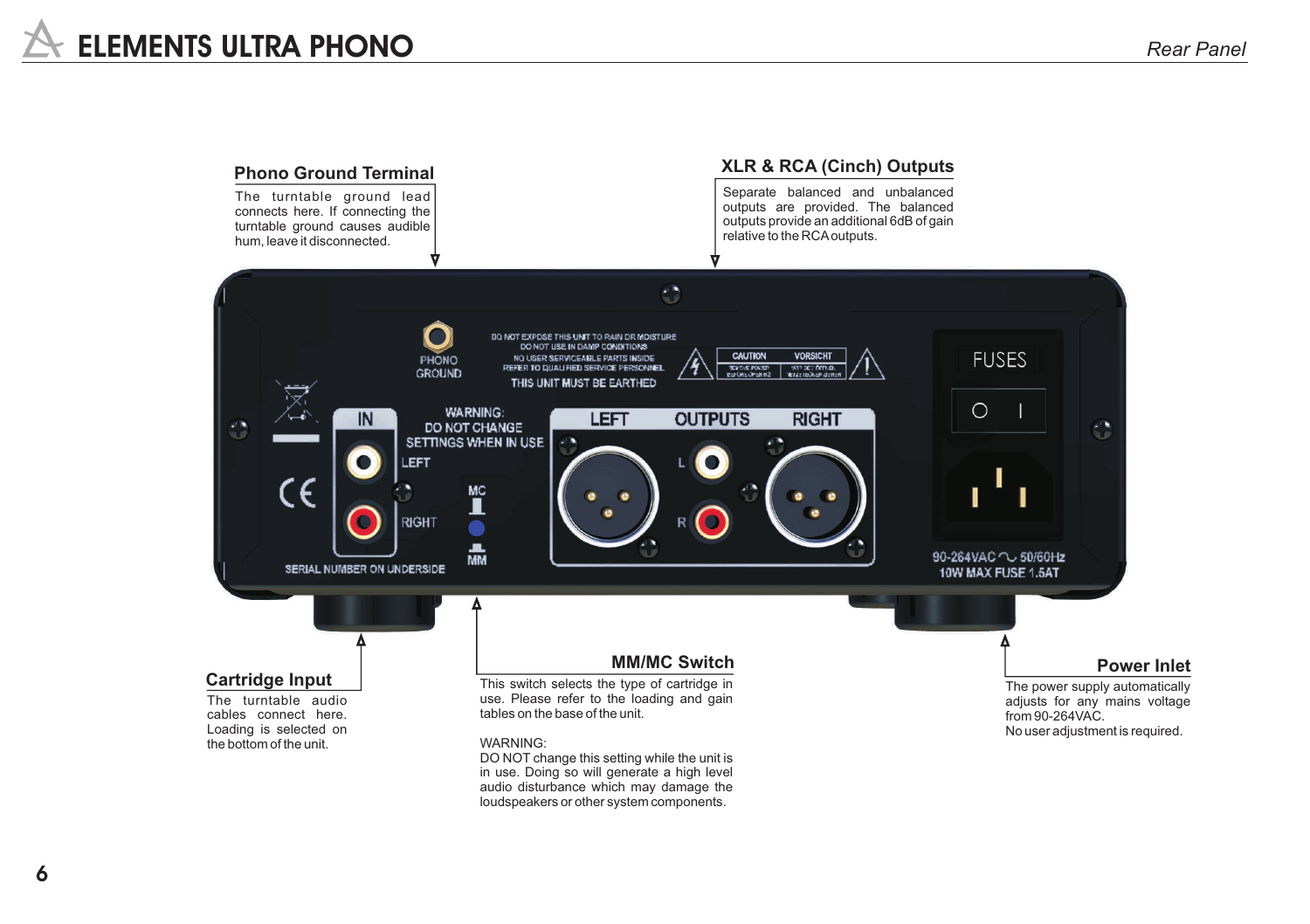#### **Connections**

#### **Input connection**

**IN> RCA/Cinch** connectors are provided for moving magnet and moving coil cartridges. MC or MM operation is selected by pressing or releasing (push-push) the hidden switch adjacent to the input sockets. Use a cocktail stick or similar to carefully (and gently!) push the hidden switch.

**PHONO GROUND** > A screw terminal is provided for connection of the arm/turntable ground lead. If hum is present with the ground terminal connected, do not use the ground terminal.

**OUTPUTS RCA/CINCH>** Unbalanced outputs are provided via RCA/Cinch connectors. These should be connected to a line input on your pre-amplifier or integrated amplifier. These outputs are at line level - DO NOT connect them to inputs intended for phono cartridges; these are often labled 'Phono'.

**OUTPUTS XLR LEFT/RIGHT >** Balanced outputs are provided via XLR connectors. These outputs are at high level and should be connected to appropriate line level inputs on your pre-amplifier or integrated amplifier.

**MAINS POWER INLET:** The power supply used inside Elements Ultra Phono is able to automatically adjust for any voltage used anywhere in the World from 90 to 264 volts AC and therefore does not need to be adjusted for geographical location.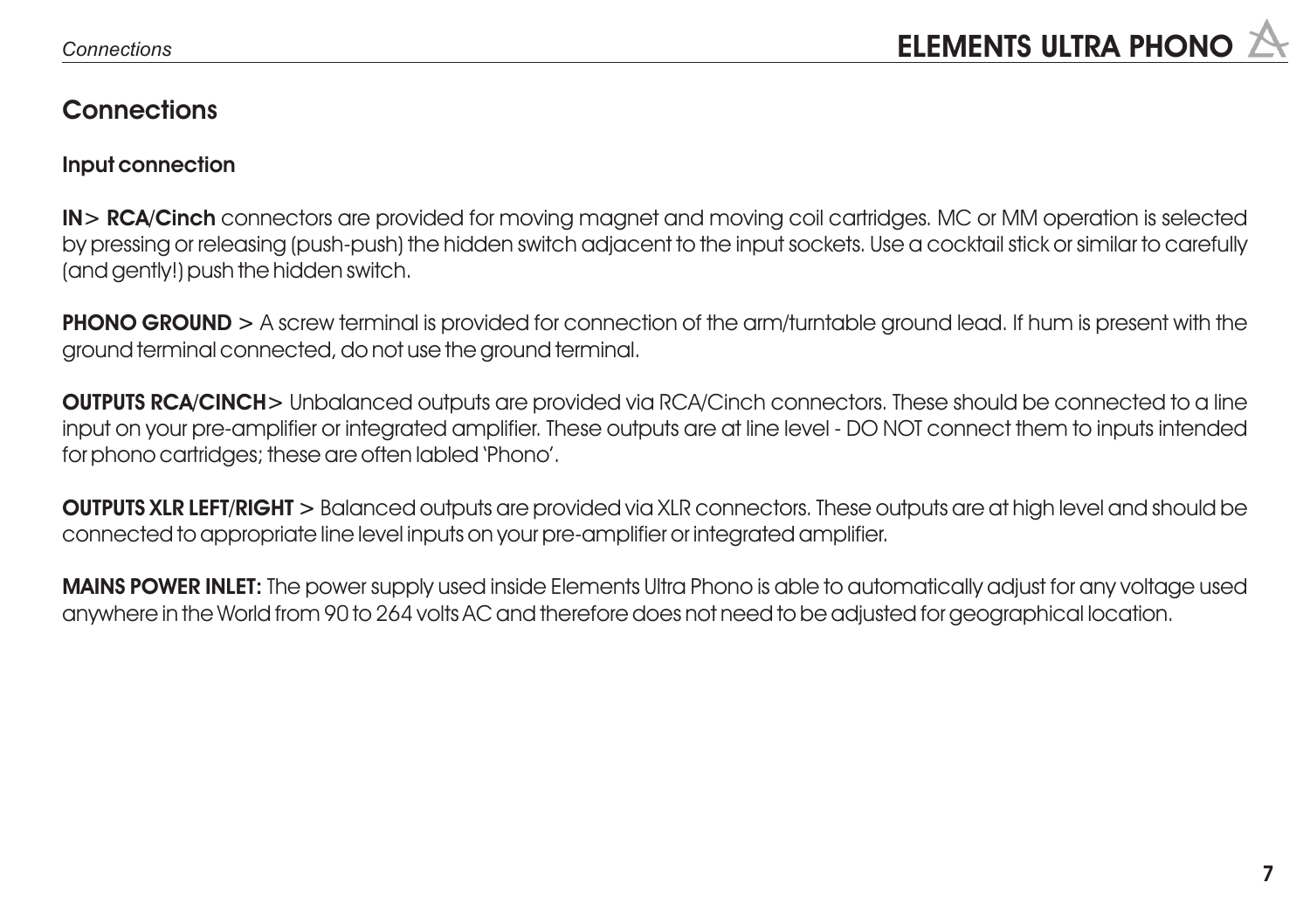# **User Settings**

We know that many users do not like reading the manual. With a unit as complex as Elements Ultra Phono, **it is essential that you read and understand this section**. Failure to do so will result in incorrect operation, audio distortion or system damage! The following will guide you through the set-up procedure. If in doubt, please consult your dealer or contact Leema for advice.

**WARNING:** Do not have the unit connected to the rest of your system while setting the unit. Loud transients or high volume levels may result and cause damage to your loudspeakers or other system components!

**Note:** Elements Ultra is a dual mono design. You must set the switches for each channel - Left and Right. The switches are located on the underside of the unit and are clearly marked.

**Step 1 - Mode Selection >** First, identify what type of cartridge you are using. These come in two main types - Moving Magnet (MM) or Moving Coil (MC). Be careful when deciding what settings to use, because some modern moving coil cartridges are so called 'high-output' types which often need to operate into MM inputs. It is essential that you refer carefully to the technical data supplied with your cartridge. If you do not have it, you must either download it from the internet or contact your dealer or the cartridge manufacturer. Without this information, it will not be possible to configure the phonostage for correct operation.

When you are sure of what type of input your cartridge requires, make the appropriate selection using the hidden rear panel MC/MM press switch. Use a cocktail stick or similar to gently press or release (press-press) the hidden switch. Damage to this switch by careless use is not covered by the warranty.

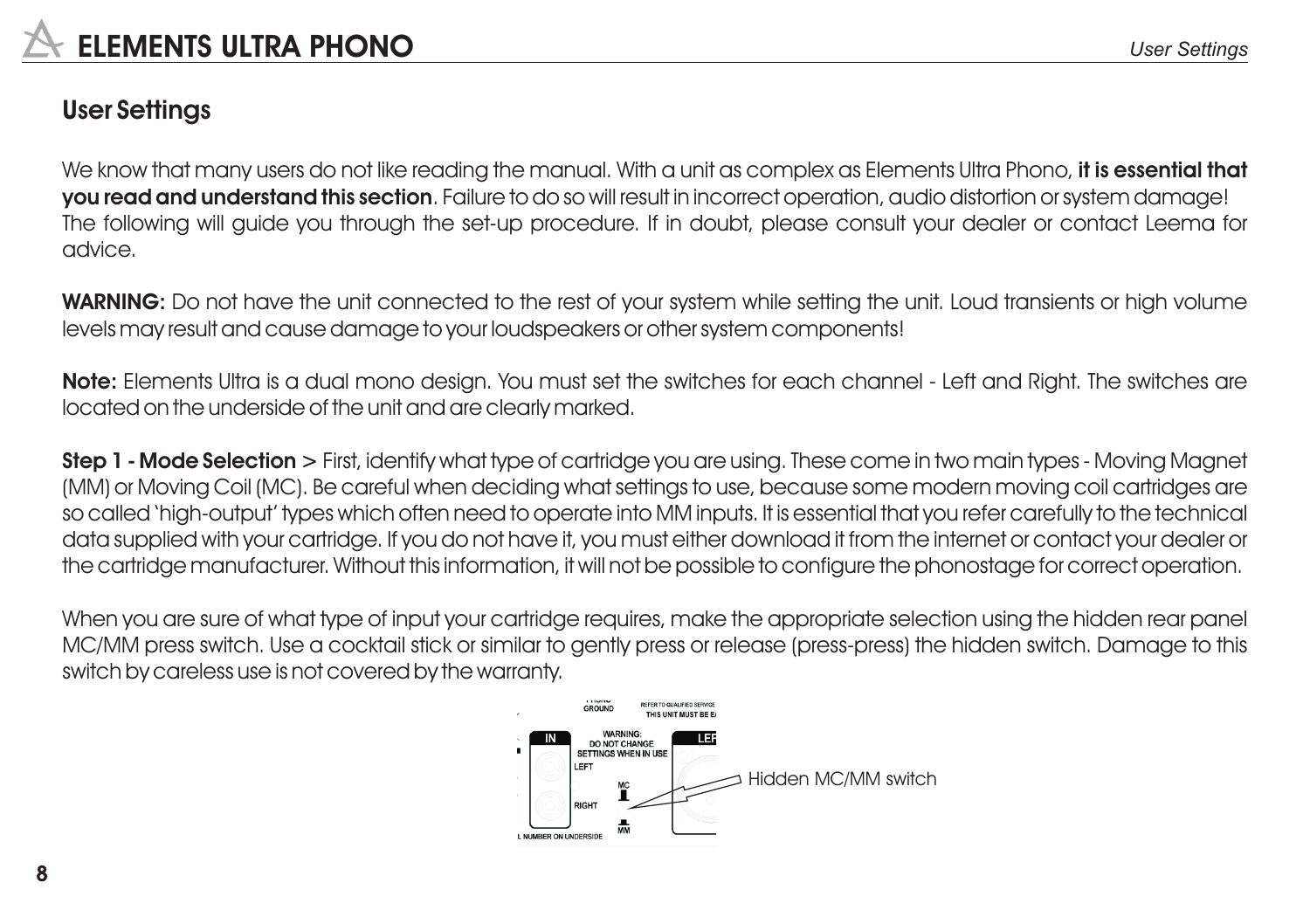**Step 2 - Resistance Loading >**Using the cartridge data, decide what resistance load the cartridge requires.

**Moving Magnet types:** For most MM types the load will be 47k ohms. In this case set all 'LOW RES LOAD' switches to OFF (left position). The MM load can then be chosen using the 'MM RES' switches. The choices are 47k (switches in left position) or 100k (switches right position). **MM RFS MM RFS** MM GAIN MM GAIN



**Moving Coil types:** MC types normally require a much lower load resistance - often around 100 ohms. The absolute value within a few ohms is not critical. Again, refer to your cartridge data and choose a value. Refer to the 'RESISTANCE TABLE' on the underside of the unit for assistance and then set the 'LOW RES LOAD' switches as required.



**Step 3 - Capacitance Loading >** Using the cartridge data, decide what capacitance load the cartridge requires.

**Moving Magnet types:** If no figure is specified for capacitance, 100pF is a good value to choose. Set the first switch (47pF) to on. This will combine with the residual capacitance of 47pF to give 94pF which is fine. Alternatively, choose a value and referring to the 'CAPACITANCE TABLE' on the underside of the unit, set the 'MC/MM CAP LOAD' switches.

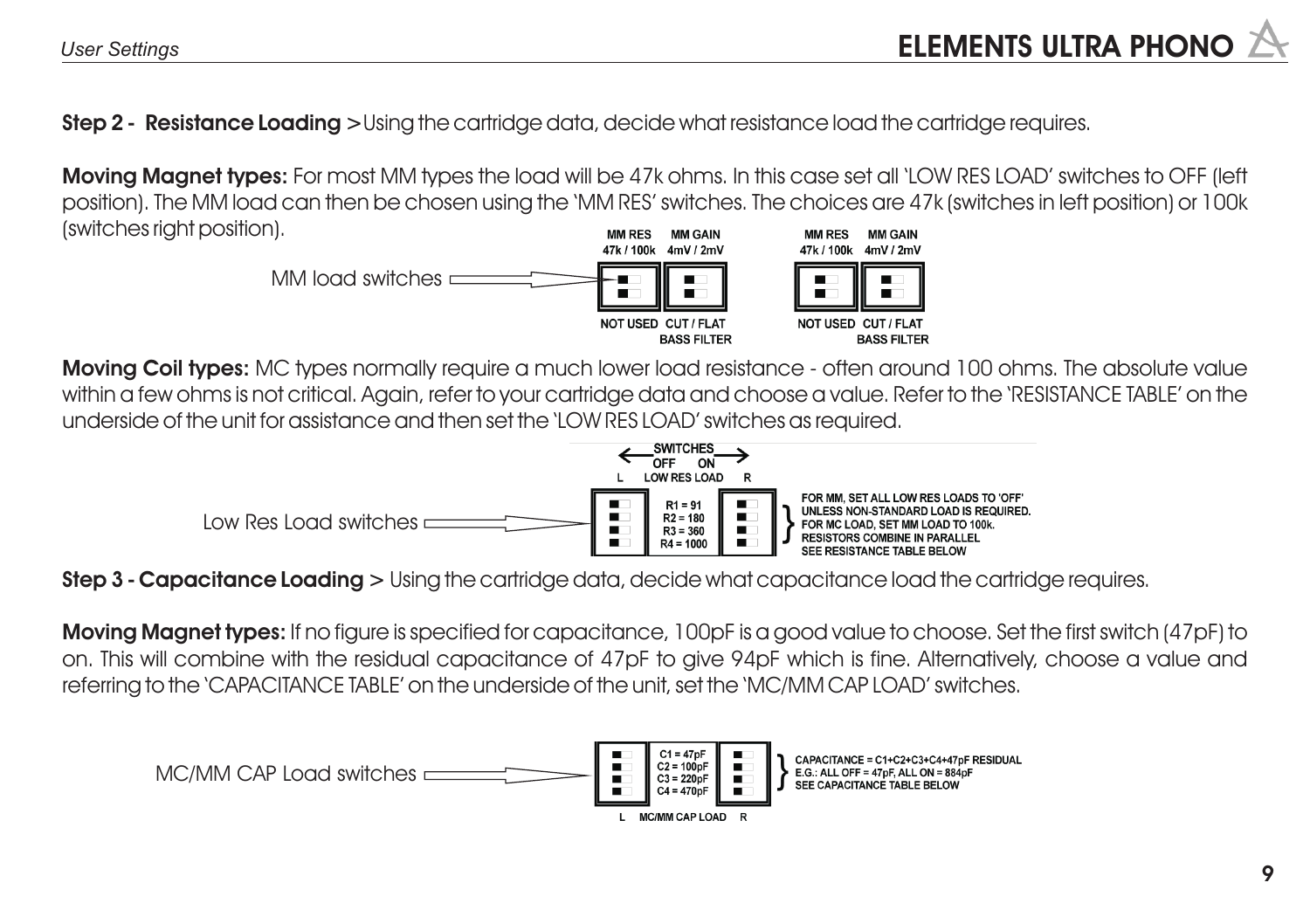# **ELEMENTS ULTRA PHONO** *User Settings*

**Moving Coil types:** If no figure is specified for capacitance, set the value to maximum (884pF) by setting all MC/MM CAP LOAD switches to the right position. Alternatively if a lower value is required, choose a value and referring to the 'CAPACITANCE TABLE' on the underside of the unit, set the 'MC/MM CAP LOAD' switches. In exceptional circumstances, a higher load capacitance may be required. In this case, add external capacitance in the RCA plugs or using in line loads.

**Step 4 - Gain (Sensitivity) Setting >** Using the cartridge data, decide what the output level of the cartridge is.

**Moving Magnet types:** The output level for MM types is normally given in millivolts. Two gain options are available: 4 or 2mV. Set the 'MM GAIN' switches as appropriate. If no value is given, 4mV is normally a good choice. If the resulting volume level is

a little too low, choose 2mV.



**MM RFS** 



**Moving Coil types:** The output level for MC types may be given in millivolts, e.g. 0.25mV or microvolts e.g. 250uV, where 1000uV = 1mV. MC gain may be set from 1mV (1000uV) to 0.075mV (75uV). Refer to the 'MOVING COIL SENSITIVITY' table on the underside of the unit and set the 'MC GAIN' switches as required. A starting point is not easy to suggest, as MC cartridges vary greatly in their output voltage specification, but if no data is available, start at 350uV and then judge the setting by the resultant volume level available. If the setting gives too little volume, change the setting to a lower figure - 250,175,125uV etc. If the volume is too high, select a higher figure - 500uV or 1mV. Note that the MM GAIN switches also affect the results.

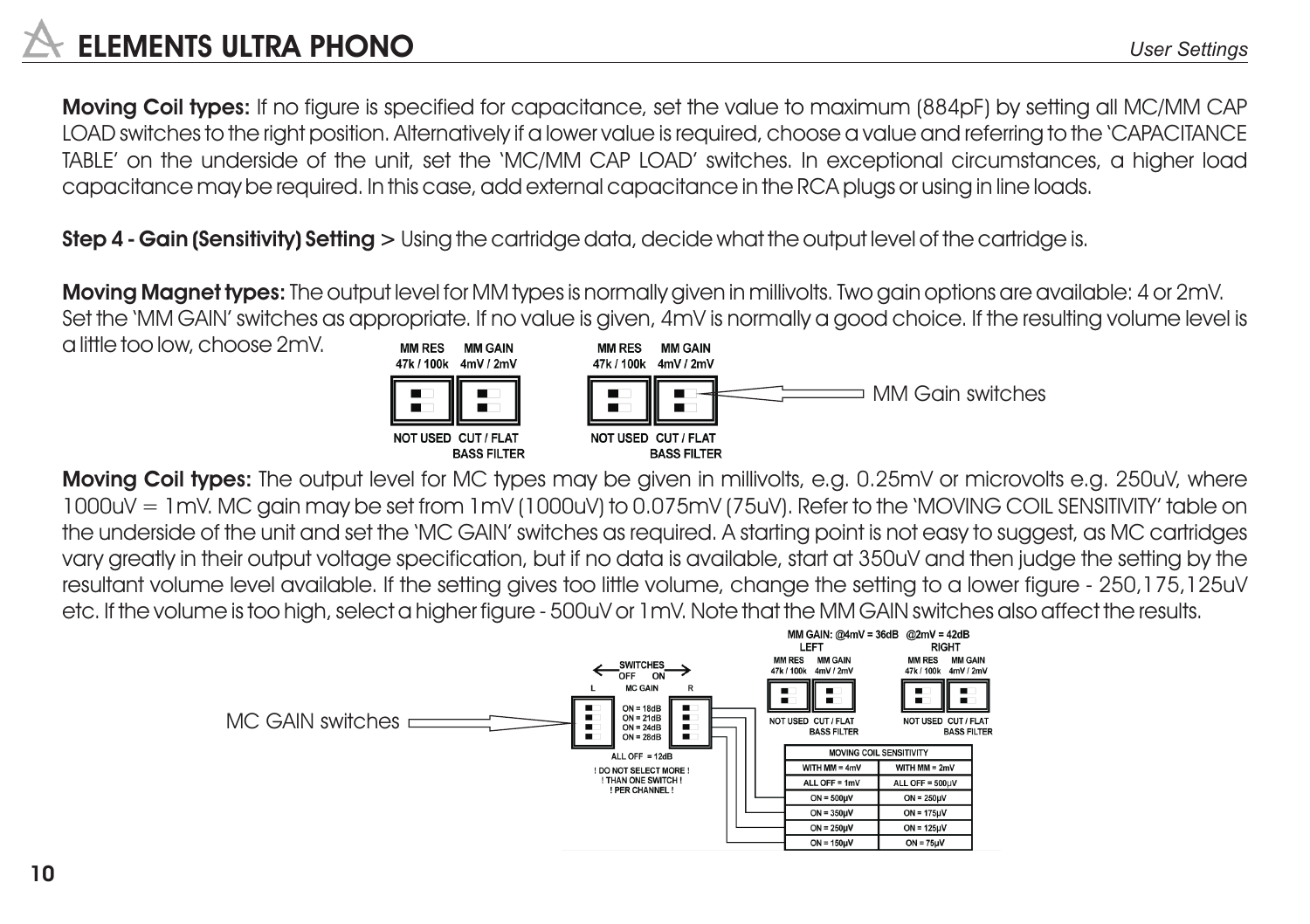**Step 5 - BASS FILTER >** A gentle filter is available to reduce the low frequency response of the phonostage. This may be necessary if the arm & cartridge combination results in spurious low frequency outputs (loudspeaker cones flapping in & out) or if the turntable does not have an effective method (clamp etc.) of flattening warped records. In either case, set the 'BASS FILTER' switches to the 'CUT' position. If no problems are observed, set the switches to the 'FLAT' position.

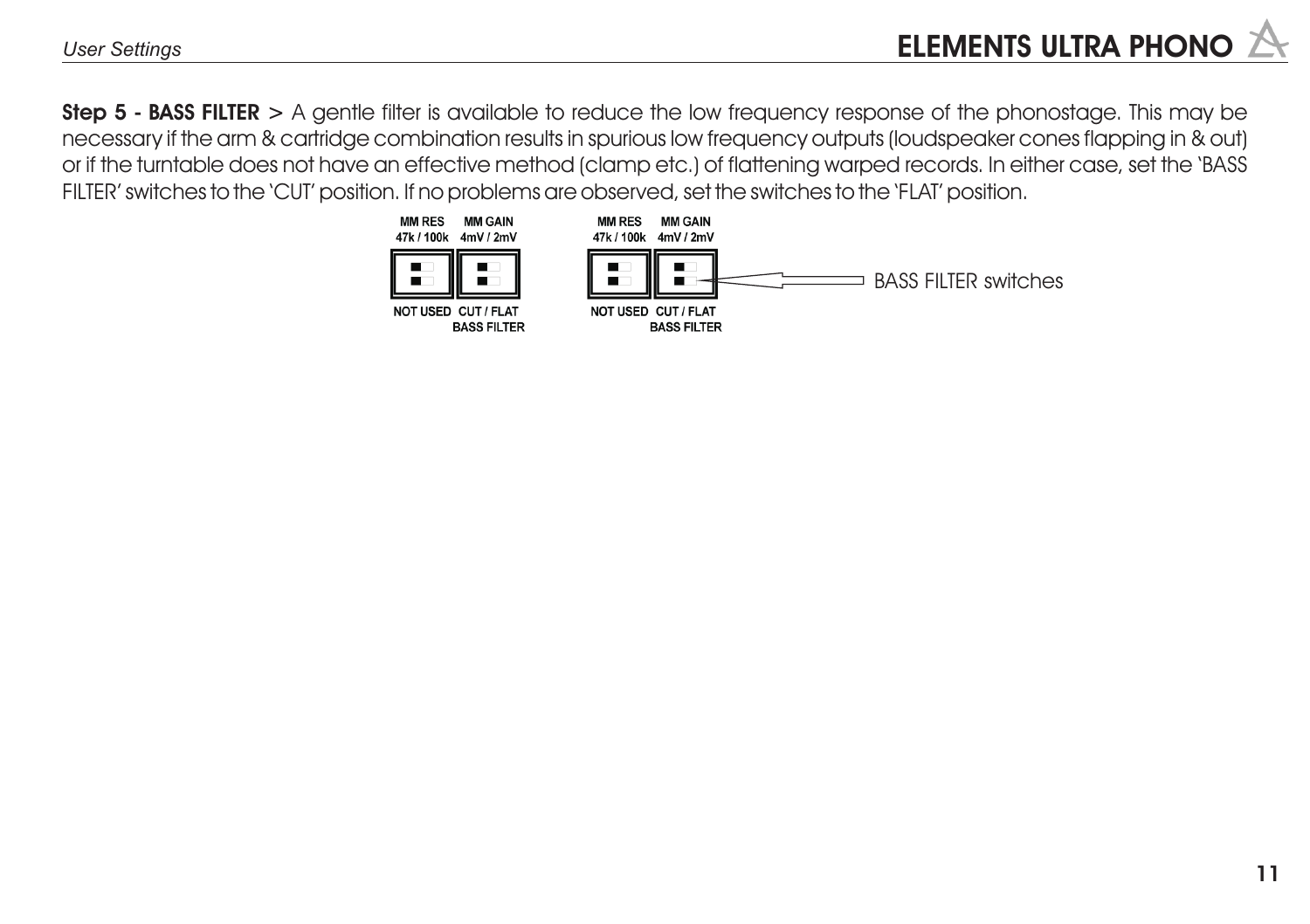# **Specifications**

Mains supply: 90-264v VAC auto ranging

Sensitivity: 75uV to 4mV RMS for nominal output

Loading

Capacitance : 47pF - 884pF Resistance : 47 ohms - 100k

Nominal Output Level

XLR : 500mV RMS RCA (Cinch) : 250mV RMS

Filter: -12dB @ 10Hz

Specifications subject to change without notice.

#### **WEEE Scheme**



**Disposal of Electronic Equipment in the European Union and other countries with collection procedures:**

The wheelie bin symbol on this product indicates that it shall not be treated as household waste. It should be disposed of via a collection point for the recycling of electrical and electronic equipment. Leema is fully registered under WEEE/HK 0757 ZX